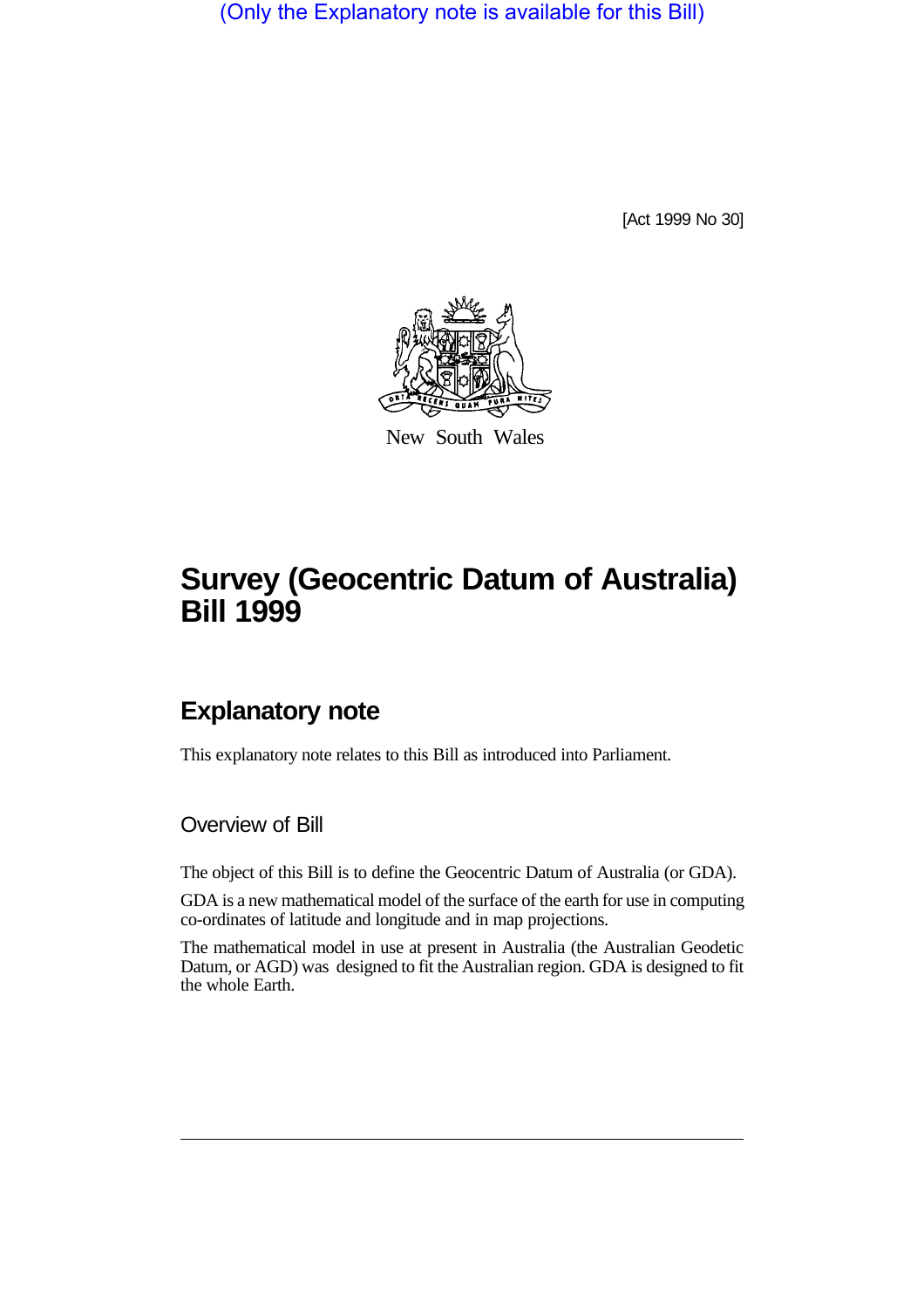Survey (Geocentric Datum of Australia) Bill 1999 [Act 1999 No 30]

Explanatory note

#### Outline of provisions

#### **Part 1 Preliminary**

**Clause 1** sets out the name (also called the short title) of the proposed Act.

**Clause 2** provides for the commencement of the proposed Act on a day or days to be appointed by proclamation.

**Clause 3** makes it clear that notes in the text of the proposed Act do not form part of the Act.

### **Part 2 Geocentric Datum of Australia**

**Clause 4** defines the Geocentric Datum of Australia. The clause also empowers the Surveyor-General to amend or replace the Datum from time to time, and to specify (and amend or replace) systems to be used in map projections in connection with the Datum.

#### **Part 3 Miscellaneous**

**Clause 5** sets out the general regulation-making power under the proposed Act.

**Clause 6** gives effect to the Schedule of savings, transitional and other provisions.

**Clause 7** gives effect to the Schedule of amendments to other Acts.

#### **Schedules**

**Schedule 1** permits the making of regulations of a savings and transitional nature consequent on the enactment of the proposed Act and the amendment or replacement of the Geocentric Datum of Australia and associated map projection systems.

**Schedule 2** amends the *Mining Act 1992*, the *Petroleum (Onshore) Act 1991*, the *Petroleum (Submerged Lands) Act 1982* and the *Survey Co-ordination Act 1949* in relation to the Geocentric Datum of Australia.